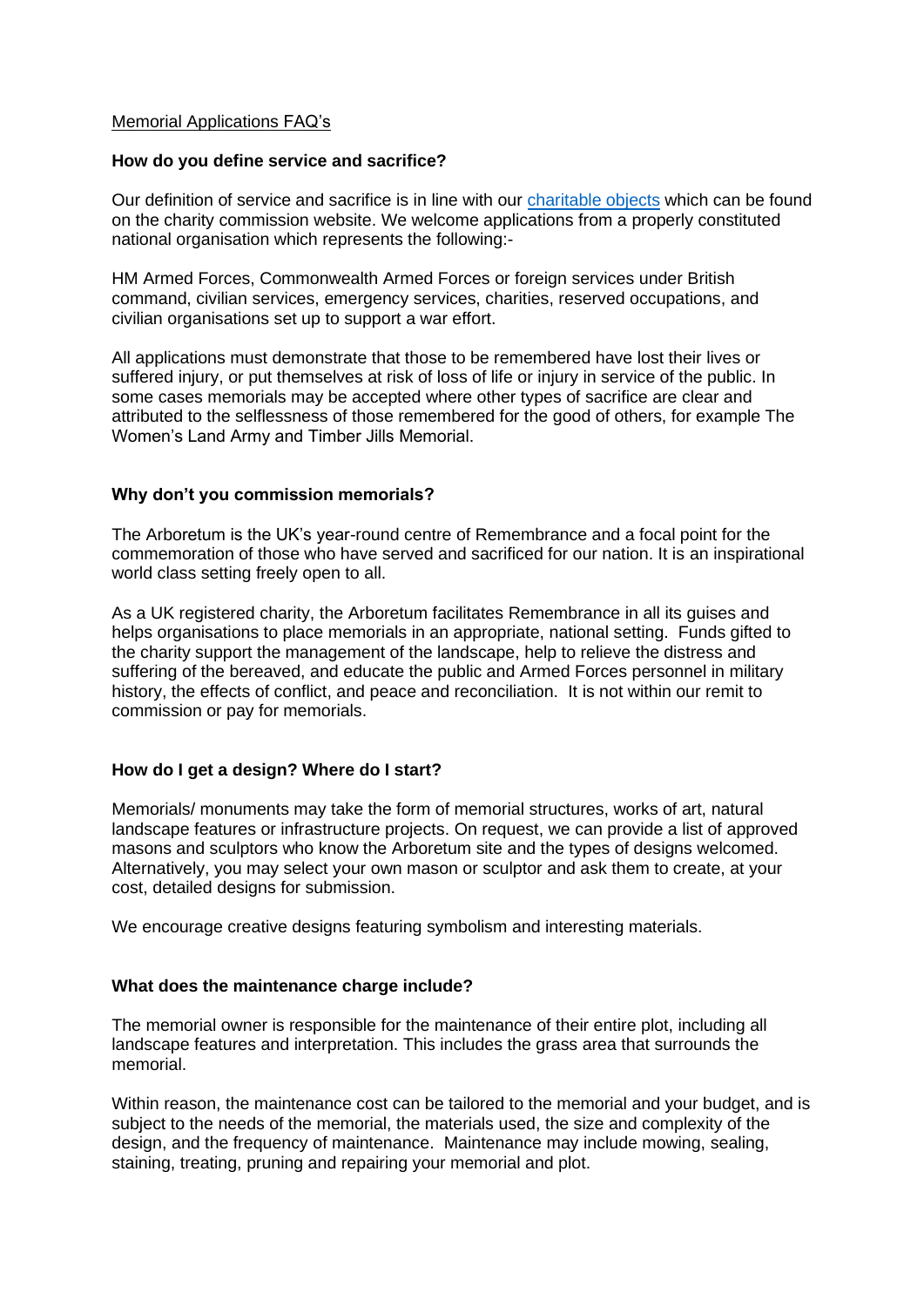We can also provide a competitive quote for insurance.

## **What materials can I use?**

We do not dictate what materials can be used, but there is an expectation that all memorials will be high quality, creative in design, and have longevity/ be in situ in perpetuity. We therefore suggest the use of hardy materials such as stone, metal, glass and wood.

Accompanying interpretation boards and landscape features should also be high quality and should withstand the elements of the outdoors.

## **Can I select where the memorial is located?**

The Landscape and Memorials Committee will consider specific location requests, however they reserve the right to allocate a specific plot/ location in line with the long-term landscape plan for the site.

# **What if I disagree with your decision? Can I appeal?**

Yes. You can appeal and the committee will fully reconsider the application with any freshly submitted information, or an amended application. However, the decision of the committee is final.

### **Who/what forms the Landscape and Memorials Committee?**

The committee comprises eight members, all of whom have relevant experience, including, but not limited to: landscaping and the environment, planning and transportation, landscape architecture, grounds management, and memorial management. The committee is currently chaired by a former Senior Military Officer.

# **Can I pay in instalments for maintenance?**

Maintenance can be paid in advance for a 20-year agreement, in perpetuity, or on an annual basis, subject to annual increases.

#### **Do we have to be a charity to fundraise for a memorial?**

All applications must be made by a properly constituted, national organisation that represents one of the following: - HM Armed Forces, Commonwealth Armed Forces or foreign services under British command, civilian cervices, emergency services, a charity, reserved occupations or civilian organisations set up to support a war effort.

We do not insist that your organisation is a charity, but you must be able to demonstrate that you have funds in place to design, install and maintain your memorial. Applying for charity status may be helpful if you wish to raise funds amongst the public. We recommend you seek proper advice from the Charity Commission before launching an appeal.

#### **Can you give me a rough cost of a memorial based on what's on site already?**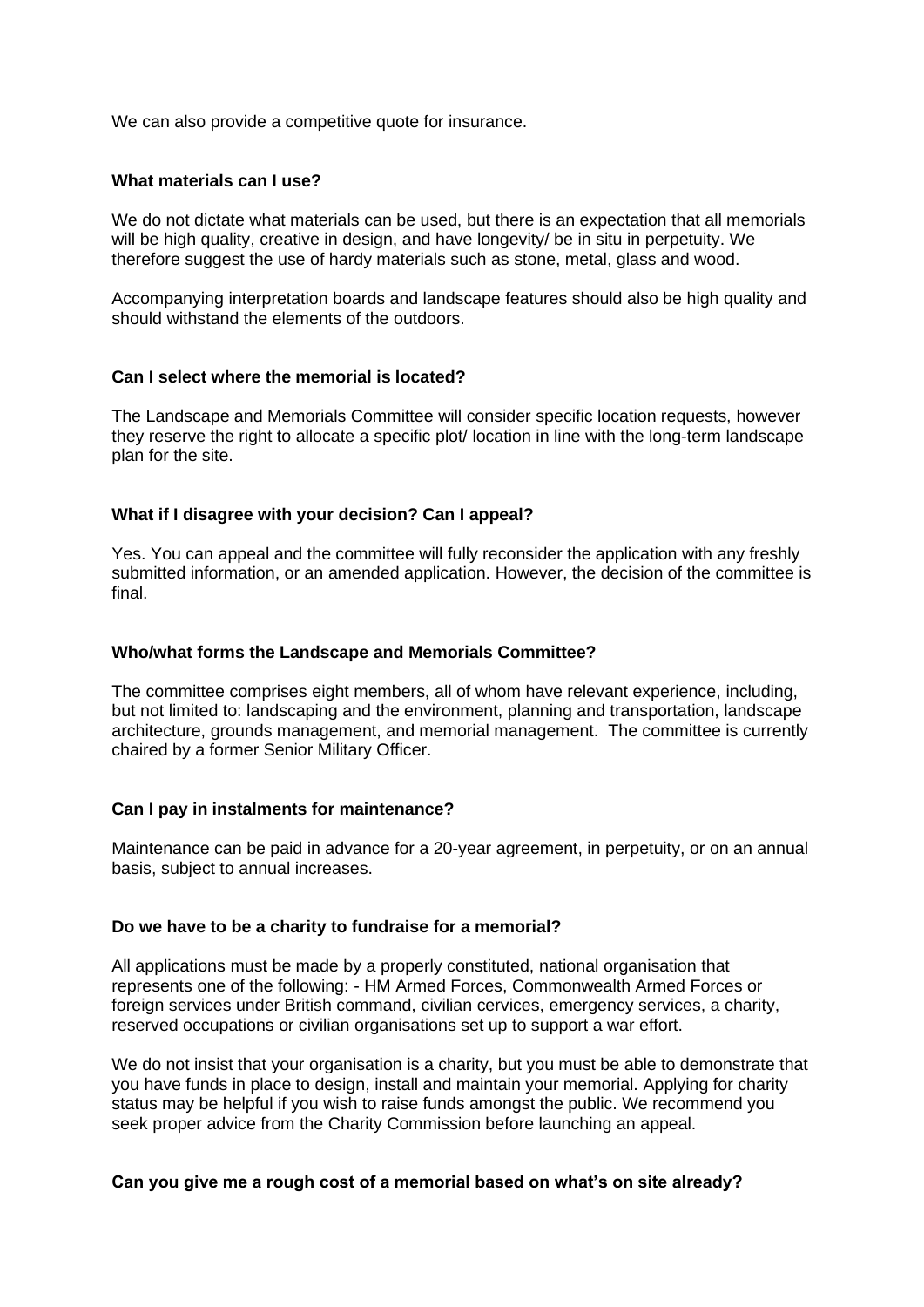The current memorials on site have costed from as little as a few thousand pounds to many thousands. We recommend you discuss your aspirations with an appropriate designer to gain an estimate.

## **Can I have a memorial to animals like the Free Spirit Memorial?**

We no longer accept applications for memorials to animals and submissions will not be approved. Memorials to an Armed Forces or civilian services operational unit where the animal is an integral part of the support will be eligible. Please refer to our criteria above.

## **Why can't I have names on my memorial? Others currently have.**

Some memorials, dedicated early in the development of the Arboretum, do feature the names of individuals. However, in 2014 the policy was amended and these are no longer permitted due to complexities around inclusion criteria, inaccuracies, and the management of memorial administration.

Some national HM Government sponsored memorials are an exception to this.

The Armed Forces Memorial, a national monument on site, features the names of service personnel killed on duty since the end of the Second World War. Over sixteen thousand service men and women are individually remembered here.

It is important to note that the Arboretum remembers service and sacrifice in the broadest terms and therefore the majority of our memorials are not just remembering those who have lost their lives, but also those who have made contributions and sacrifices in other ways.

# **Can I come and build a memorial myself with people from our organisation?**

We would consider this subject to the provision of the correct references, guarantees, insurance and submission of all the requisite safety documentation.

# **How long will the process take from start to finish?**

The process can take as little as three to four months, but, in most cases, will be longer. The duration of the process is subject to the complexity of memorial design and funding. On average it takes between 12 to 24 months if funding is in place.

#### **We already have a memorial; can we improve it/ change it?**

The Landscapes and Memorials Committee will consider applications for improvements or alterations, depending on the significance of the changes. You will not need to go through the full applications process, but approval must be given before work can commence.

#### **Can we install an information board as well?**

Interpretation may be included on the memorial or as a separate feature. Any accompanying interpretation, including text and materials to be used, MUST be included in the memorial application.